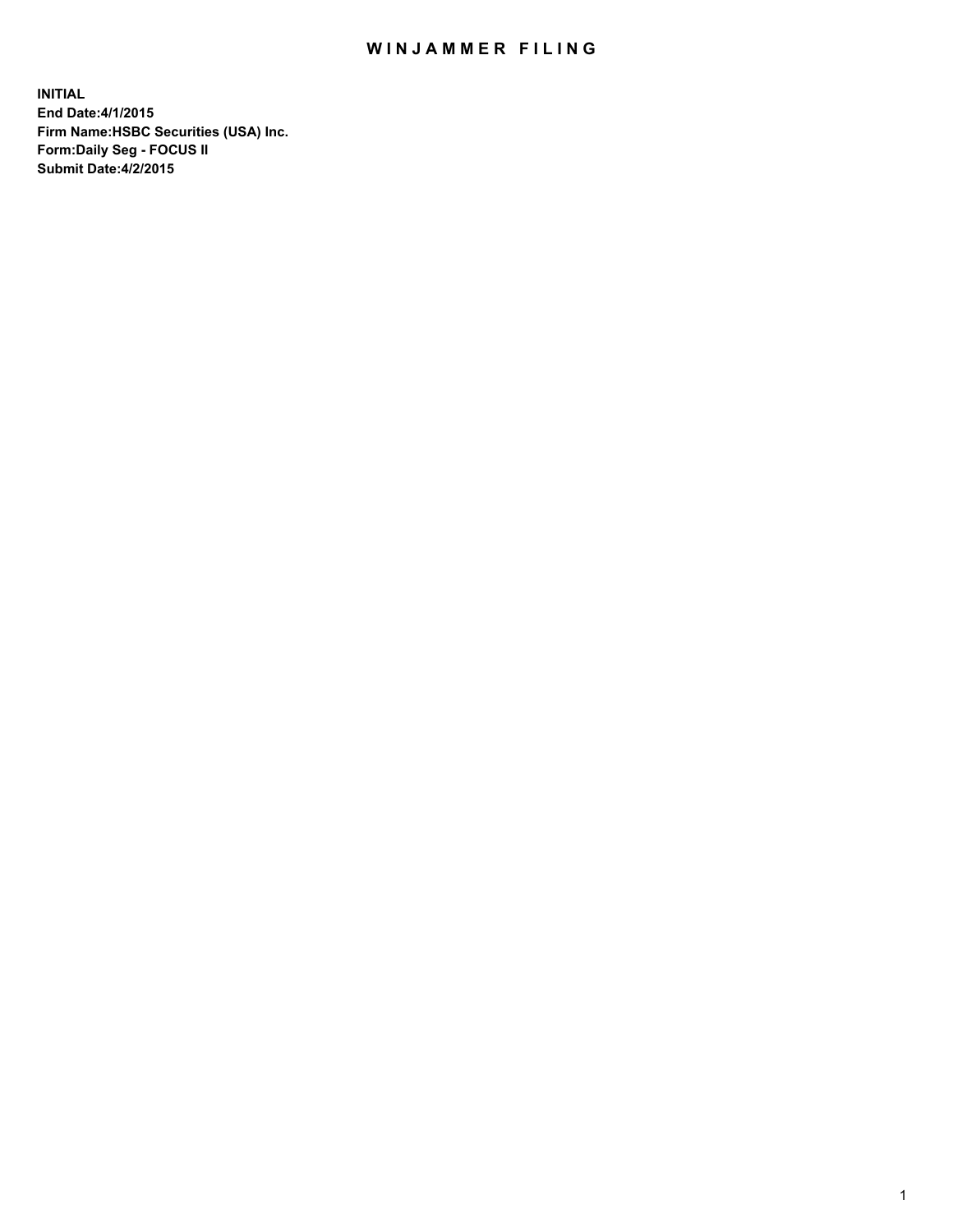## **INITIAL End Date:4/1/2015 Firm Name:HSBC Securities (USA) Inc. Form:Daily Seg - FOCUS II Submit Date:4/2/2015 Daily Segregation - Cover Page**

| Name of Company<br><b>Contact Name</b><br><b>Contact Phone Number</b><br><b>Contact Email Address</b>                                                                                                                                                                                                                         | <b>HSBC Securities (USA) Inc.</b><br><b>Steven Richardson</b><br>212-525-6445<br>steven.richardson@us.hsbc.com |
|-------------------------------------------------------------------------------------------------------------------------------------------------------------------------------------------------------------------------------------------------------------------------------------------------------------------------------|----------------------------------------------------------------------------------------------------------------|
| FCM's Customer Segregated Funds Residual Interest Target (choose one):<br>a. Minimum dollar amount: ; or<br>b. Minimum percentage of customer segregated funds required:% ; or<br>c. Dollar amount range between: and; or<br>d. Percentage range of customer segregated funds required between: % and %.                      | 50,000,000<br>00<br>0 <sub>0</sub>                                                                             |
| FCM's Customer Secured Amount Funds Residual Interest Target (choose one):<br>a. Minimum dollar amount: ; or<br>b. Minimum percentage of customer secured funds required:%; or<br>c. Dollar amount range between: and; or<br>d. Percentage range of customer secured funds required between:% and%.                           | 10,000,000<br>0 <sub>0</sub><br>0 <sub>0</sub>                                                                 |
| FCM's Cleared Swaps Customer Collateral Residual Interest Target (choose one):<br>a. Minimum dollar amount: ; or<br>b. Minimum percentage of cleared swaps customer collateral required:%; or<br>c. Dollar amount range between: and; or<br>d. Percentage range of cleared swaps customer collateral required between:% and%. | 30,000,000<br>0 <sub>0</sub><br>00                                                                             |

Attach supporting documents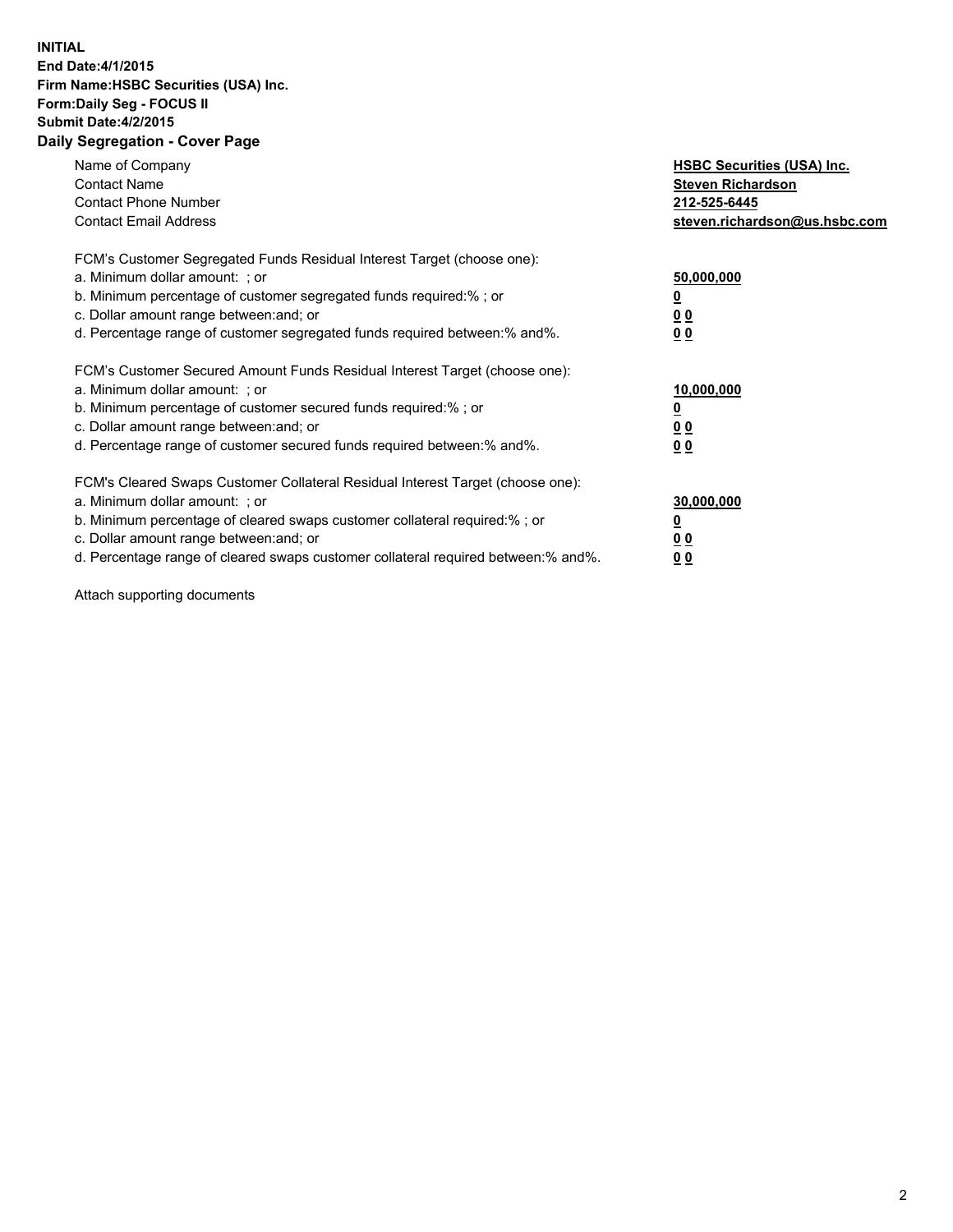**INITIAL End Date:4/1/2015 Firm Name:HSBC Securities (USA) Inc. Form:Daily Seg - FOCUS II Submit Date:4/2/2015 Daily Segregation - Secured Amounts** Foreign Futures and Foreign Options Secured Amounts Amount required to be set aside pursuant to law, rule or regulation of a foreign government or a rule of a self-regulatory organization authorized thereunder **0** [7305] 1. Net ledger balance - Foreign Futures and Foreign Option Trading - All Customers A. Cash **124,931,782** [7315] B. Securities (at market) **19,740,304** [7317] 2. Net unrealized profit (loss) in open futures contracts traded on a foreign board of trade **7,501,821** [7325] 3. Exchange traded options a. Market value of open option contracts purchased on a foreign board of trade **0** [7335] b. Market value of open contracts granted (sold) on a foreign board of trade **0** [7337] 4. Net equity (deficit) (add lines 1. 2. and 3.) **152,173,907** [7345] 5. Account liquidating to a deficit and account with a debit balances - gross amount **219,878** [7351] Less: amount offset by customer owned securities **-193,237** [7352] **26,641** [7354] 6. Amount required to be set aside as the secured amount - Net Liquidating Equity Method (add lines 4 and 5) **152,200,548** [7355] 7. Greater of amount required to be set aside pursuant to foreign jurisdiction (above) or line 6. **152,200,548** [7360] FUNDS DEPOSITED IN SEPARATE REGULATION 30.7 ACCOUNTS 1. Cash in banks A. Banks located in the United States **54,001,171** [7500] B. Other banks qualified under Regulation 30.7 **0** [7520] **54,001,171** [7530] 2. Securities A. In safekeeping with banks located in the United States **64,740,304** [7540] B. In safekeeping with other banks qualified under Regulation 30.7 **0** [7560] **64,740,304** [7570] 3. Equities with registered futures commission merchants A. Cash **0** [7580] B. Securities **0** [7590] C. Unrealized gain (loss) on open futures contracts **0** [7600] D. Value of long option contracts **0** [7610] E. Value of short option contracts **0** [7615] **0** [7620] 4. Amounts held by clearing organizations of foreign boards of trade A. Cash **0** [7640] B. Securities **0** [7650] C. Amount due to (from) clearing organization - daily variation **0** [7660] D. Value of long option contracts **0** [7670] E. Value of short option contracts **0** [7675] **0** [7680] 5. Amounts held by members of foreign boards of trade A. Cash **69,987,514** [7700] B. Securities **0** [7710] C. Unrealized gain (loss) on open futures contracts **7,501,821** [7720] D. Value of long option contracts **0** [7730] E. Value of short option contracts **0** [7735] **77,489,335** [7740] 6. Amounts with other depositories designated by a foreign board of trade **0** [7760] 7. Segregated funds on hand **0** [7765] 8. Total funds in separate section 30.7 accounts **196,230,810** [7770] 9. Excess (deficiency) Set Aside for Secured Amount (subtract line 7 Secured Statement Page 1 from Line 8) **44,030,262** [7380]

10. Management Target Amount for Excess funds in separate section 30.7 accounts **10,000,000** [7780]

11. Excess (deficiency) funds in separate 30.7 accounts over (under) Management Target **34,030,262** [7785]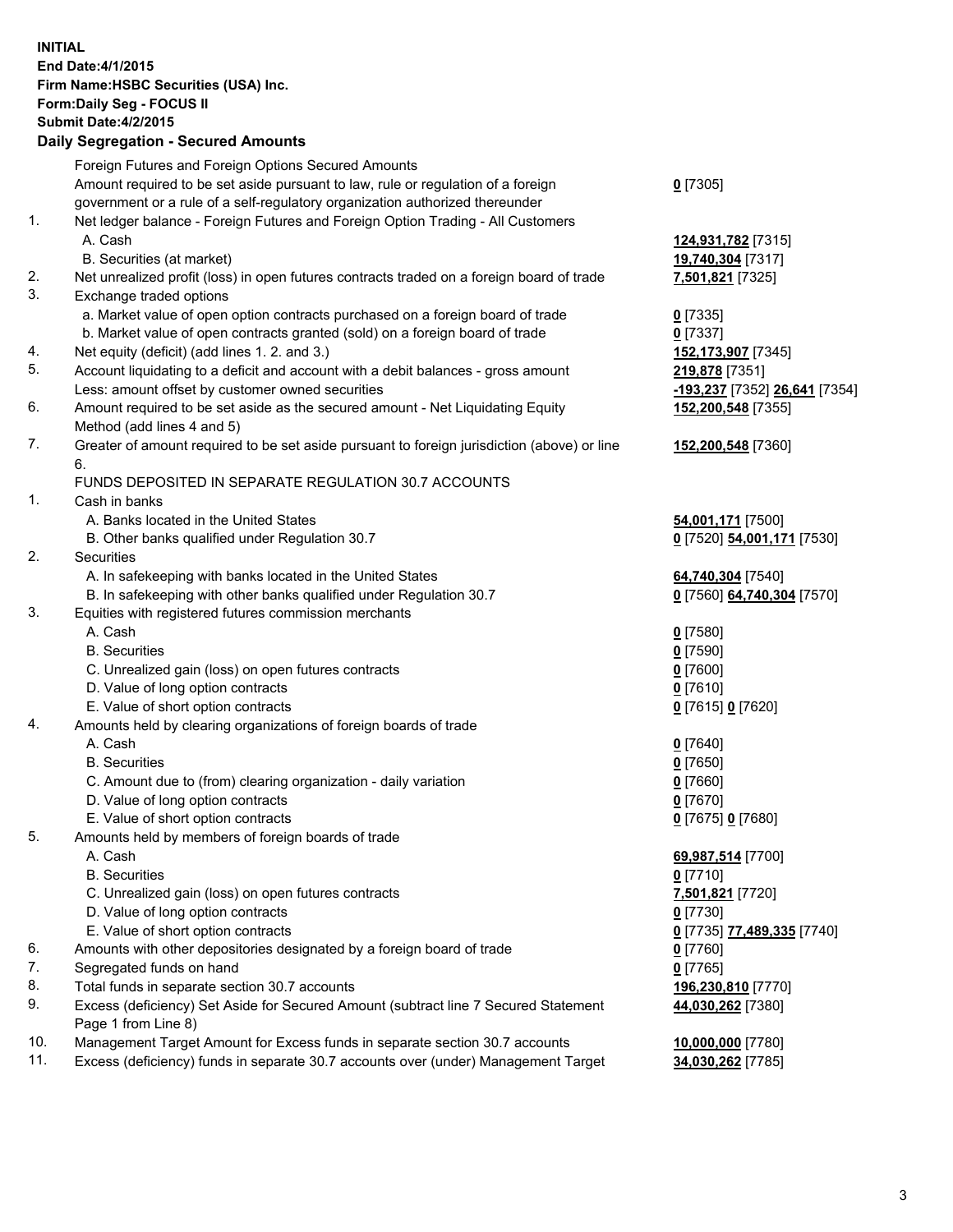| <b>INITIAL</b> | End Date: 4/1/2015<br>Firm Name: HSBC Securities (USA) Inc.<br>Form: Daily Seg - FOCUS II<br><b>Submit Date:4/2/2015</b><br>Daily Segregation - Segregation Statement |                            |
|----------------|-----------------------------------------------------------------------------------------------------------------------------------------------------------------------|----------------------------|
| 1.             | SEGREGATION REQUIREMENTS(Section 4d(2) of the CEAct)<br>Net ledger balance                                                                                            |                            |
|                | A. Cash                                                                                                                                                               | 318,798,809 [7010]         |
|                | B. Securities (at market)                                                                                                                                             | 699,331,129 [7020]         |
| 2.             | Net unrealized profit (loss) in open futures contracts traded on a contract market                                                                                    | -25,040,752 [7030]         |
| 3.             | Exchange traded options                                                                                                                                               |                            |
|                | A. Add market value of open option contracts purchased on a contract market                                                                                           | 96,288,010 [7032]          |
|                | B. Deduct market value of open option contracts granted (sold) on a contract market                                                                                   | -9,944,576 [7033]          |
| 4.             | Net equity (deficit) (add lines 1, 2 and 3)                                                                                                                           | 1,079,432,620 [7040]       |
| 5.             | Accounts liquidating to a deficit and accounts with                                                                                                                   |                            |
|                | debit balances - gross amount                                                                                                                                         | 2,512,789 [7045]           |
|                | Less: amount offset by customer securities                                                                                                                            | -2,512,788 [7047] 1 [7050] |
| 6.             | Amount required to be segregated (add lines 4 and 5)                                                                                                                  | 1,079,432,621 [7060]       |
|                | FUNDS IN SEGREGATED ACCOUNTS                                                                                                                                          |                            |
| 7.             | Deposited in segregated funds bank accounts                                                                                                                           |                            |
|                | A. Cash                                                                                                                                                               | 13,423,359 [7070]          |
|                | B. Securities representing investments of customers' funds (at market)                                                                                                | $0$ [7080]                 |
|                | C. Securities held for particular customers or option customers in lieu of cash (at<br>market)                                                                        | 238,529,237 [7090]         |
| 8.             | Margins on deposit with derivatives clearing organizations of contract markets                                                                                        |                            |
|                | A. Cash                                                                                                                                                               | 245,103,218 [7100]         |
|                | B. Securities representing investments of customers' funds (at market)                                                                                                | 70,246,427 [7110]          |
|                | C. Securities held for particular customers or option customers in lieu of cash (at<br>market)                                                                        | 460,801,892 [7120]         |
| 9.             | Net settlement from (to) derivatives clearing organizations of contract markets                                                                                       | 21,075,043 [7130]          |
| 10.            | Exchange traded options                                                                                                                                               |                            |
|                | A. Value of open long option contracts                                                                                                                                | 96,288,010 [7132]          |
|                | B. Value of open short option contracts                                                                                                                               | -9,944,576 [7133]          |
| 11.            | Net equities with other FCMs                                                                                                                                          |                            |
|                | A. Net liquidating equity                                                                                                                                             | 35,842,670 [7140]          |
|                | B. Securities representing investments of customers' funds (at market)                                                                                                | 0 [7160]                   |
|                | C. Securities held for particular customers or option customers in lieu of cash (at<br>market)                                                                        | 0 <sup>[7170]</sup>        |
| 12.            | Segregated funds on hand                                                                                                                                              | $0$ [7150]                 |
| 13.            | Total amount in segregation (add lines 7 through 12)                                                                                                                  | 1,171,365,280 [7180]       |
| 14.            | Excess (deficiency) funds in segregation (subtract line 6 from line 13)                                                                                               | 91,932,659 [7190]          |
| 15.            | Management Target Amount for Excess funds in segregation                                                                                                              | 50,000,000 [7194]          |
| 16.            | Excess (deficiency) funds in segregation over (under) Management Target Amount<br><b>Excess</b>                                                                       | 41,932,659 [7198]          |